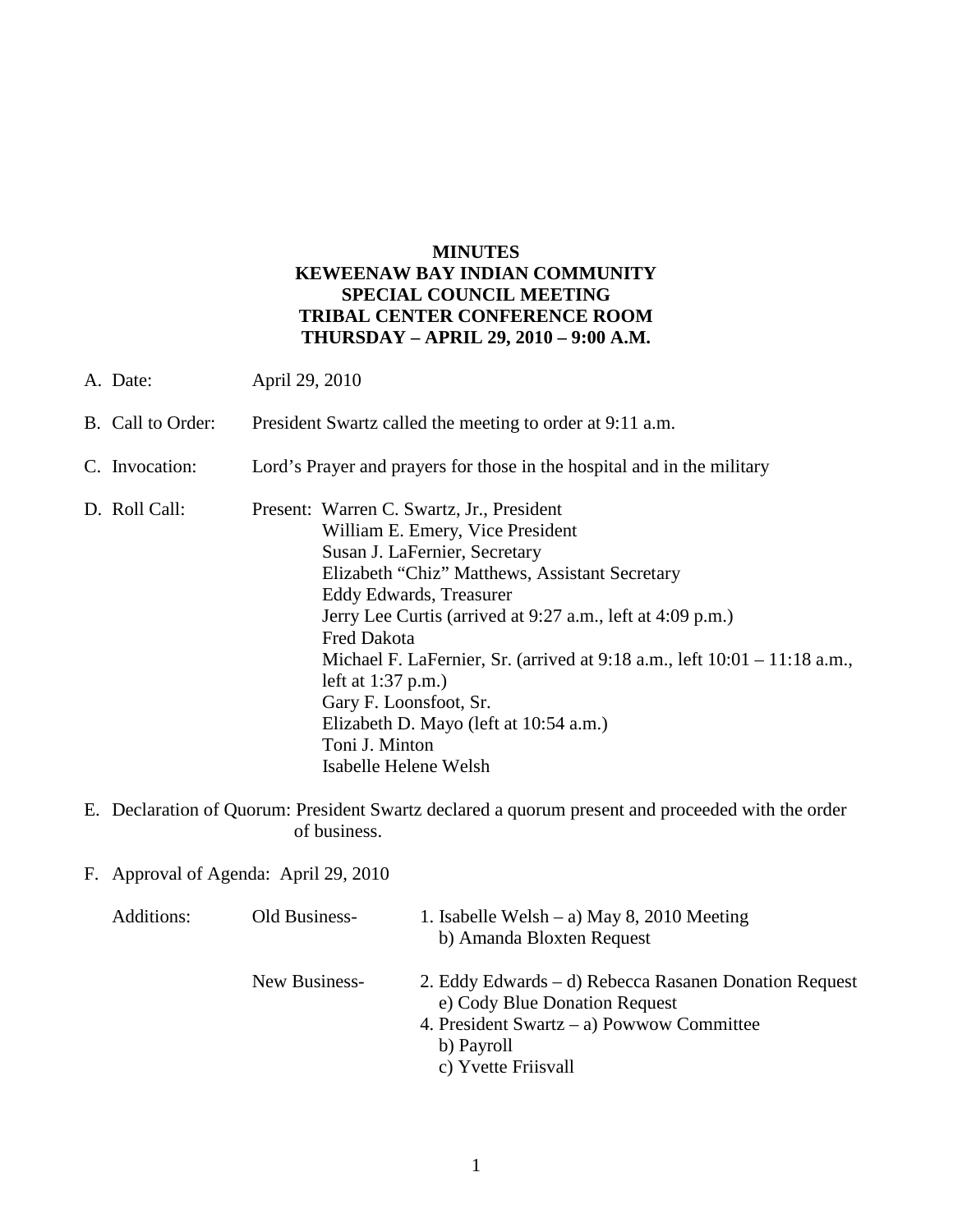**MOTION MADE BY FRED DAKOTA TO APPROVE THE AGENDA WITH THE CHANGES. SUPPORTED BY TONI J. MINTON. NINE IN FAVOR (William E. Emery, Susan J. LaFernier, Elizabeth "Chiz" Matthews, Eddy Edwards, Fred Dakota, Gary F. Loonsfoot, Sr., Elizabeth D. Mayo, Toni J. Minton, Isabelle H. Welsh), OPPOSED - 0, ABSTAINING - 0, TWO ABSENT (Jerry Lee Curtis, Michael F. LaFernier, Sr.), MOTION CARRIED.**

## **Mike LaFernier, Sr. arrived at 9:18 a.m.**

G. For Your Information:

- 1. WHIPP Task Force: "Walk Your Way to Wellness" Flyer May 2 August 14 and Skin Cancer Awareness Walk April 29<sup>th</sup>
- 2. Land Acquisition Project from Susan Spear, Ottawa National Forest Supervisor, USDA Todd Warner wrote a letter of support of the purchase of Prickett Reservoir Property
- 3. Discussion Draft of Legislation Regarding Jobs and Economic Development in Indian Country from Senator Byron L. Dorgan – Gregg Nominelli and Debra Picciano, Grants Office also received a copy
- 4. Pines Convenience Equipment Update Timeline Review
- 5. Eddy Edwards Amendment to Tribal Code Domestic Relations Title 7 to allow Grandparents to petition the court for visitation when a child is under the jurisdiction of the court

## **Jerry Lee Curtis arrived at 9:27 a.m.**

6. An Invite to AmeriCorps Week 2010 - May 10 –14, 2010 BHK Conference Room in Houghton

## H. Old Business:

- 1. Isabelle Welsh
	- a) May 8, 2010 Meeting

**MOTION MADE BY ISABELLE H. WELSH TO RECONSIDER THE MOTION REGARDING THE MAY 8, 2010 MEETING AT EAGLE ROCK. SUPPORTED BY EDDY EDWARDS. TEN IN FAVOR (William E. Emery, Susan J. LaFernier, Elizabeth "Chiz" Matthews, Eddy Edwards, Jerry Lee Curtis, Fred Dakota, Gary F. Loonsfoot, Sr., Elizabeth D. Mayo, Toni J. Minton, Isabelle H. Welsh), OPPOSED - 0, ABSTAINING - 0, ONE ABSENT (Michael F. LaFernier, Sr.), MOTION CARRIED.**

(Mike LaFernier, Sr. out of the room)

The Council will meet on the business at the Tribal Center, then recess to meet at Eagle Rock.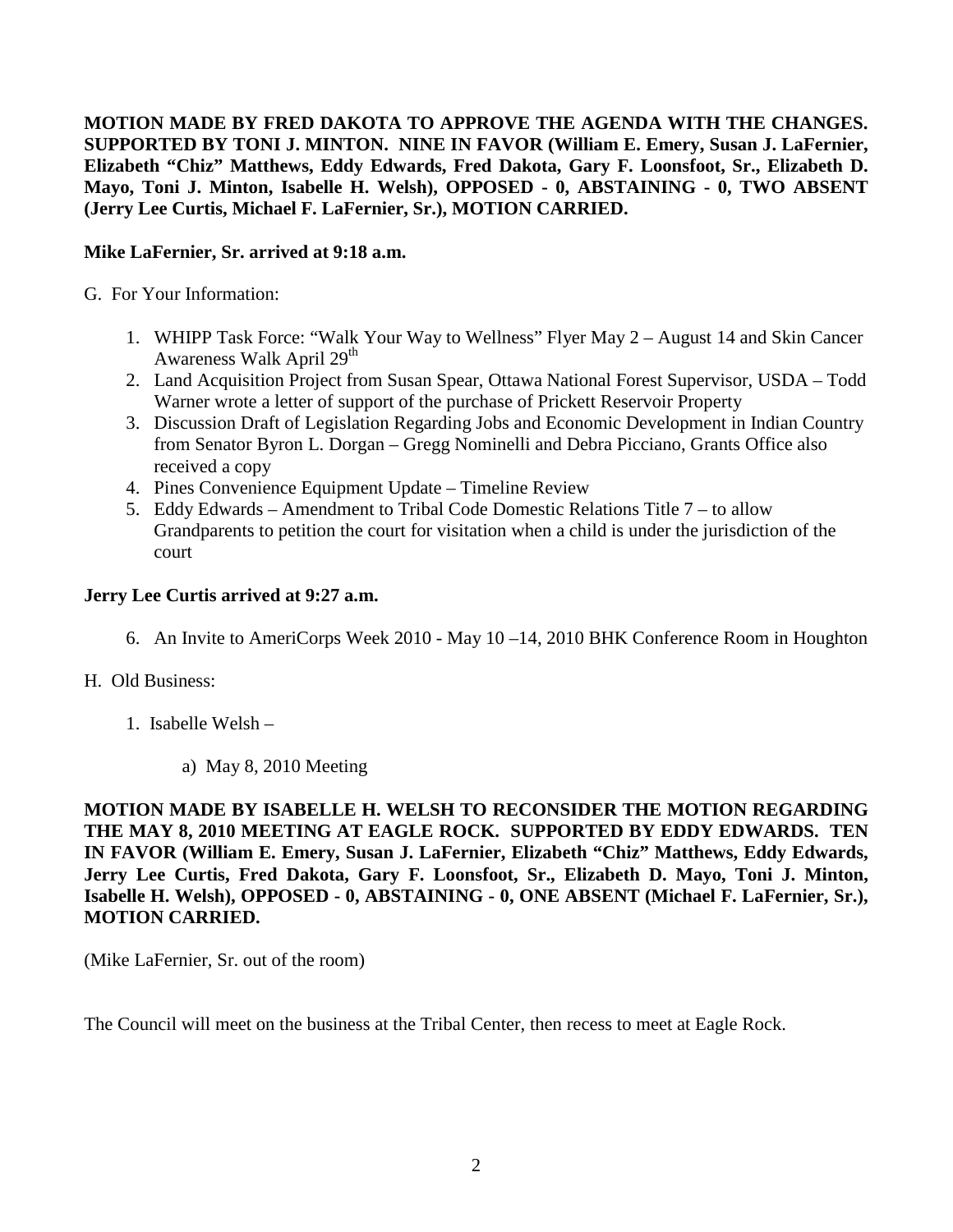b) Amanda Bloxten Request – she would like Council to send an official letter to the Florida court of her jurisdiction, stating what services would be available to her if she moved back home to the Reservation.

**MOTION MADE BY ELIZABETH D. MAYO TO HAVE THE CHAIRMAN WRITE A LETTER TO AMANDA BLOXTEN TO PRESENT TO THE COURT, STATING WHAT SERVICES ARE AVAILABLE TO HER IF SHE WERE TO MOVE BACK TO KBIC. SUPPORTED BY JERRY LEE CURTIS. ALL IN FAVOR (William E. Emery, Susan J. LaFernier, Elizabeth "Chiz" Matthews, Eddy Edwards, Jerry Lee Curtis, Fred Dakota, Michael F. LaFernier, Sr., Gary F. Loonsfoot, Sr., Elizabeth D. Mayo, Toni J. Minton, Isabelle H. Welsh), OPPOSED - 0, ABSTAINING - 0, ABSENT - 0, MOTION CARRIED.**

- I. New Business:
	- 1. Dale Dakota, Chief of Police 17.5' Boat and Trailer Bids (3)

**MOTION MADE BY MICHAEL F. LAFERNIER, SR. TO APPROVE THE BID FROM LAKE RUTH MARINE FOR THE PURCHASE OF A BOAT AND TRAILER IN THE AMOUNT OF \$15,800.00 PENDING THE PROCUREMENT POLICY (GRANT REQUIREMENTS) WITH THE FINAL DECISION TO COME FROM THE PRESIDENT. SUPPORTED BY WILLIAM E. EMERY. ALL IN FAVOR (William E. Emery, Susan J. LaFernier, Elizabeth "Chiz" Matthews, Eddy Edwards, Jerry Lee Curtis, Fred Dakota, Michael F. LaFernier, Sr., Gary F. Loonsfoot, Sr., Elizabeth D. Mayo, Toni J. Minton, Isabelle H. Welsh), OPPOSED - 0, ABSTAINING - 0, ABSENT - 0, MOTION CARRIED.**

- 2. Eddy Edwards
	- a) 1st Reading Proposed Title 16 Motor Vehicle Code Amendment 2010-04 which would replace the existing code in its entirety

**MOTION MADE BY GARY F. LOONSFOOT, SR. TO WAIVE THE 1ST READING OF PROPOSED MOTOR VEHICLE CODE AMENDMENT 2010-04. SUPPORTED BY EDDY EDWARDS. ALL IN FAVOR (William E. Emery, Elizabeth "Chiz" Matthews, Eddy Edwards, Jerry Lee Curtis, Fred Dakota, Michael F. LaFernier, Sr., Gary F. Loonsfoot, Sr., Elizabeth D. Mayo, Toni J. Minton, Isabelle H. Welsh), OPPOSED (Susan J. LaFernier), ABSTAINING - 0, ABSENT - 0, MOTION CARRIED.**

b) Donation Request Barbara Mantila for Medical Travel Expenses Rochester, MN

The CEO's Office also gave her a gas card.

**MOTION MADE BY EDDY EDWARDS TO DONATE \$200.00 TO BARBARA MANTILA FOR HER MEDICAL TRAVEL. SUPPORTED BY SUSAN J. LAFERNIER. ALL IN FAVOR (William E. Emery, Elizabeth "Chiz" Matthews, Eddy Edwards, Jerry Lee Curtis, Fred Dakota, Michael F. LaFernier, Sr., Gary F. Loonsfoot, Sr., Elizabeth D. Mayo, Toni J. Minton, Isabelle H. Welsh), OPPOSED (Susan J. LaFernier), ABSTAINING - 0, ABSENT - 0, MOTION CARRIED.**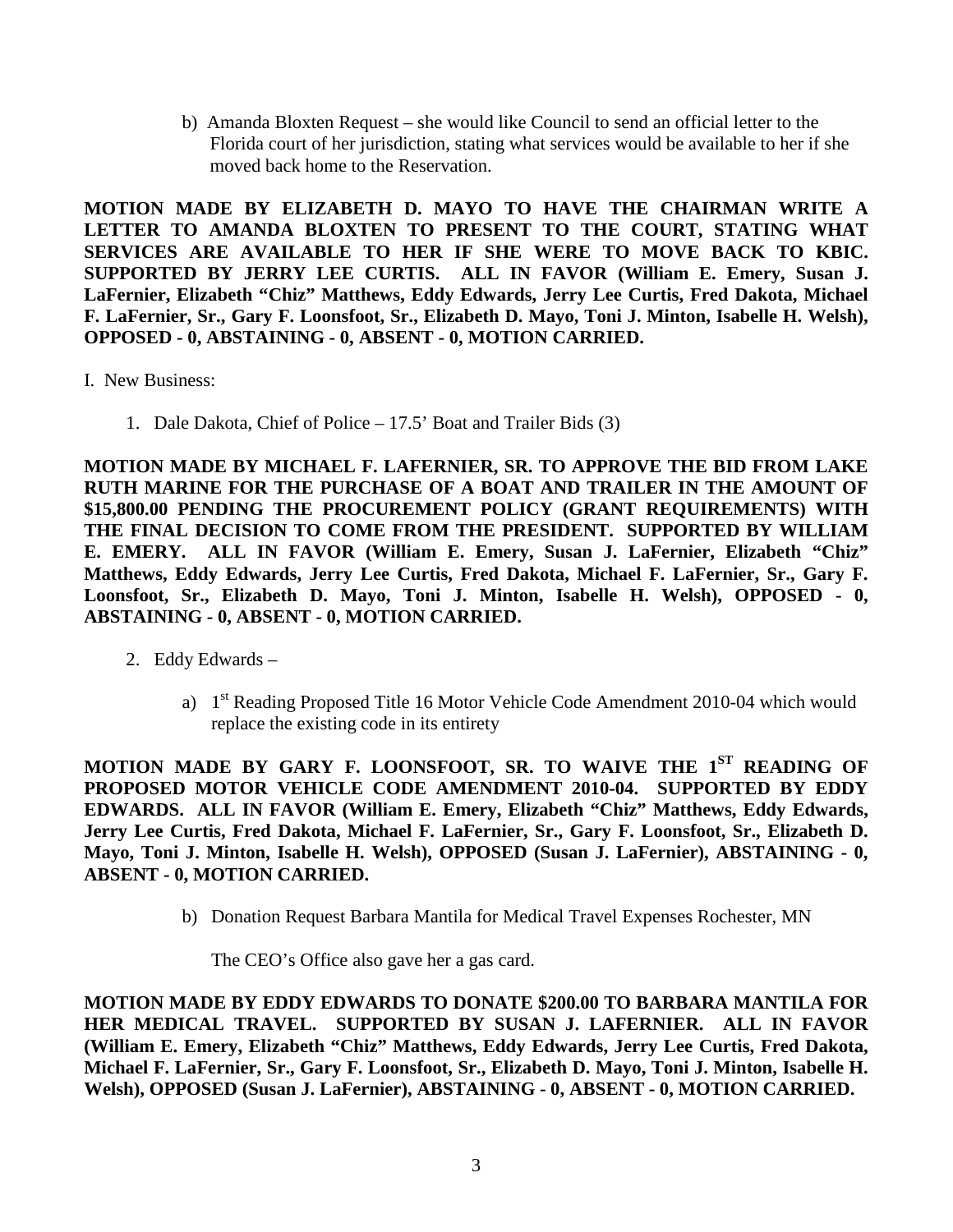c) Donation Request Hope Dakota - Travel Expenses

**MOTION MADE BY EDDY EDWARDS TO REIMBURSE THE \$136.00 BUS TICKET FOR THE ORIGINAL COST OF THE TRAVEL FOR HOPE DAKOTA'S DAUGHTER AND TO PROVIDE HER A TRAVEL ADVANCE WITH THE NORMAL RATES TO TRAVEL TO SOUTH DAKOTA TO PICK HER UP. SUPPORTED BY ELIZABETH "CHIZ" MATTHEWS. TEN IN FAVOR (William E. Emery, Elizabeth "Chiz" Matthews, Eddy Edwards, Jerry Lee Curtis, Fred Dakota, Michael F. LaFernier, Sr., Gary F. Loonsfoot, Sr., Elizabeth D. Mayo, Toni J. Minton, Isabelle H. Welsh), ONE OPPOSED (Susan J. LaFernier), ABSTAINING - 0, ABSENT - 0, MOTION CARRIED.**

Susan LaFernier stated her opposition: She is opposed because we have not given travel advances in the past.

## **Break: 10:01 – 10:15 a.m.**

#### **Mike LaFernier, Sr. left at 10:01 a.m.**

d) Rebecca Rasanen Donation Request for Class trip to Chicago for Physics class

Toni Minton stated that the Council has always given \$300 per student for travel and Rebecca has already received that for the International Trip to Europe.

Elizabeth Mayo asked if she would qualify for the \$125 from the Youth Fund.

**MOTION MADE BY EDDY EDWARDS TO DONATE \$250.00 TO REBECCA RASANEN TO ATTEND HER PHYSICS CLASS TRIP TO CHICAGO. SUPPORTED BY JERRY LEE CURTIS. SEVEN IN FAVOR (William E. Emery, Elizabeth "Chiz" Matthews, Eddy Edwards, Jerry Lee Curtis, Fred Dakota, Elizabeth D. Mayo, Isabelle H. Welsh), THREE OPPOSED (Susan J. LaFernier, Gary F. Loonsfoot, Sr., Toni J. Minton), ABSTAINING - 0, ONE ABSENT (Michael F. LaFernier, Sr.), MOTION CARRIED.**

Susan LaFernier stated her opposition: She feels there needs to be a new policy established for all donations. She will help prepare one.

Toni Minton concurs.

e) Cody Blue Donation Request for Medical Expenses (Deductible and Co-pay)

**MOTION MADE BY EDDY EDWARDS TO APPROVE \$265.78 FOR CODY BLUE'S REQUEST. SUPPORTED BY ISABELLE H. WELSH. NINE IN FAVOR (William E. Emery, Susan J. LaFernier, Elizabeth "Chiz" Matthews, Eddy Edwards, Jerry Lee Curtis, Fred Dakota, Michael F. LaFernier, Sr., Gary F. Loonsfoot, Sr., Isabelle H. Welsh), OPPOSED - 0, TWO ABSTAINING (Elizabeth D. Mayo, Toni J. Minton), ABSENT - 0, MOTION CARRIED.**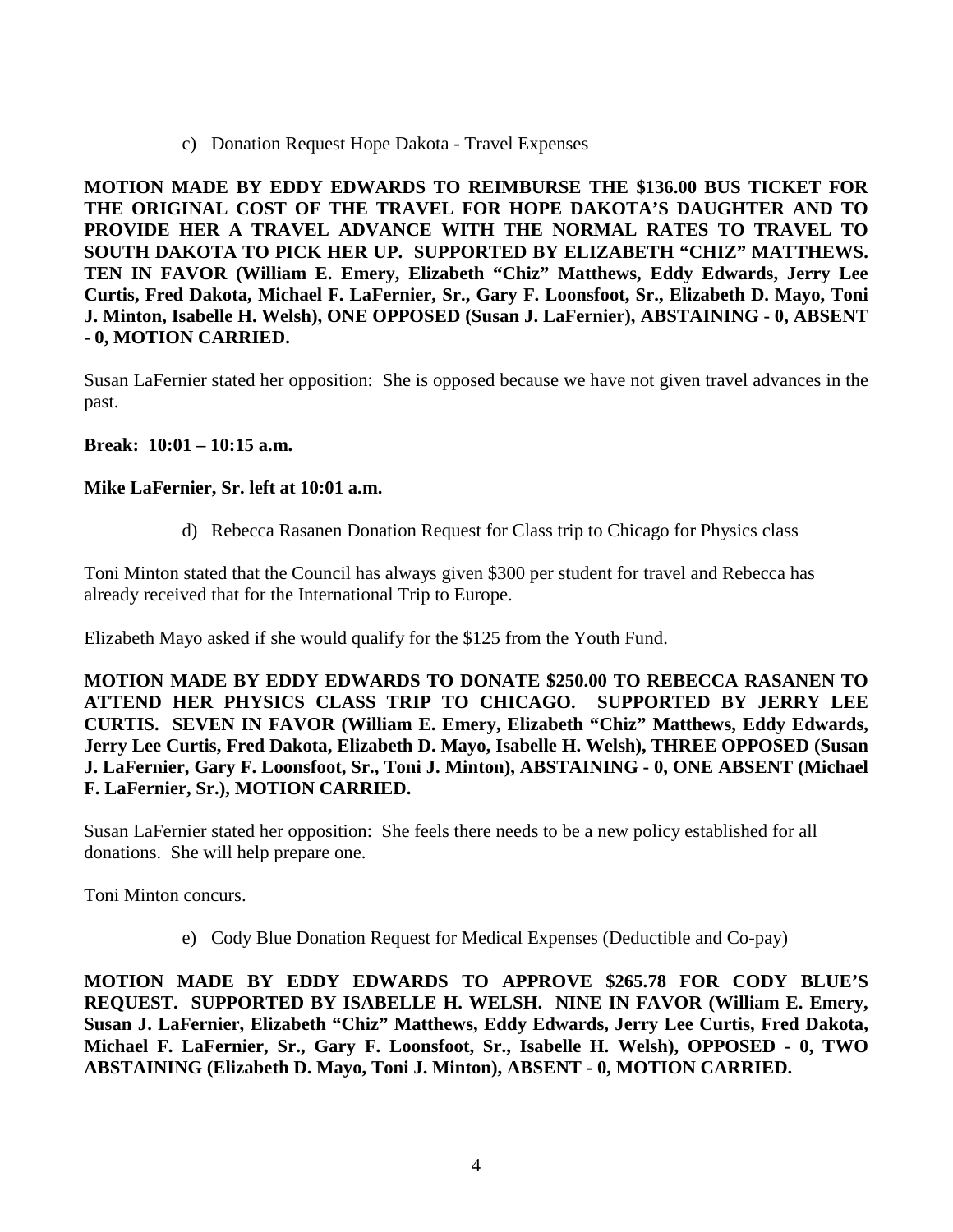3. Larry Denomie III, CEO – Roof Repair Bids for the Police/Conservation Building (3)

**MOTION MADE BY ELIZABETH D. MAYO TO APPROVE OJIBWA BUILDERS FOR THE ROOF REPAIR AT THE POLICE DEPARTMENT IN THE AMOUNT OF \$13,454.10. SUPPORTED BY JERRY LEE CURTIS. TEN IN FAVOR (William E. Emery, Susan J. LaFernier, Elizabeth "Chiz" Matthews, Eddy Edwards, Jerry Lee Curtis, Fred Dakota, Gary F. Loonsfoot, Sr., Elizabeth D. Mayo, Toni J. Minton, Isabelle H. Welsh), OPPOSED - 0, ABSTAINING - 0, ONE ABSENT (Michael F. LaFernier, Sr.), MOTION CARRIED.**

- 4. President Swartz
	- a) Payroll request to allow the President's executive secretary to stamp the payroll checks. The Executive Council members are the only ones to use the stampers according to policy and Council will abide by the policy. Eddy Edwards would like to work on the policy with Hosh LaPointe regarding the check signing procedures.
	- b) Powwow Committee They have reported that Committee members have not been attending the meetings and they are going to proceed with the process of removal according to their by-laws. Recent Committee selections will also be clarified.
	- c) Yvette Friisvall She has accepted the services agreement to proofread the code.

# **Elizabeth Mayo left at 10:54 a.m.**

- J. Closed Session:
	- 1. Government Employee Grievance Hearing Case #002-10
	- 2. Susie Lawrence, Background Investigator Also present: Michael Duschene, David Rantanen, Jennifer Misegan
		- a) Action #029-2010 New Gaming Employee Licenses (6)
		- b) Action #030-2010 Gaming Employee License Position Transfer (1)
		- c) Action #031-2010 Aristocrat Technologies, Inc.
	- 3. John Bussey, Executive Gaming Director Action #033-2010 Review of Regulatory Violation Form B1594
	- 4. John Baker, Attorney
	- 5. Larry Denomie III, CEO
		- a) Business Update
		- b) Personnel Issue

**MOTION MADE BY WILLIAM E. EMERY TO GO INTO CLOSED SESSION AT 10:55 A.M. SUPPORTED BY GARY F. LOONSFOOT, SR. EIGHT IN FAVOR (William E. Emery, Susan J. LaFernier, Elizabeth "Chiz" Matthews, Eddy Edwards, Jerry Lee Curtis, Gary F. Loonsfoot, Sr., Toni J. Minton, Isabelle H. Welsh), ONE OPPOSED (Fred Dakota), ABSTAINING - 0, TWO ABSENT (Michael F. LaFernier, Sr., Elizabeth D. Mayo), MOTION CARRIED.** 

**Break: 10:56 – 11:15 a.m.**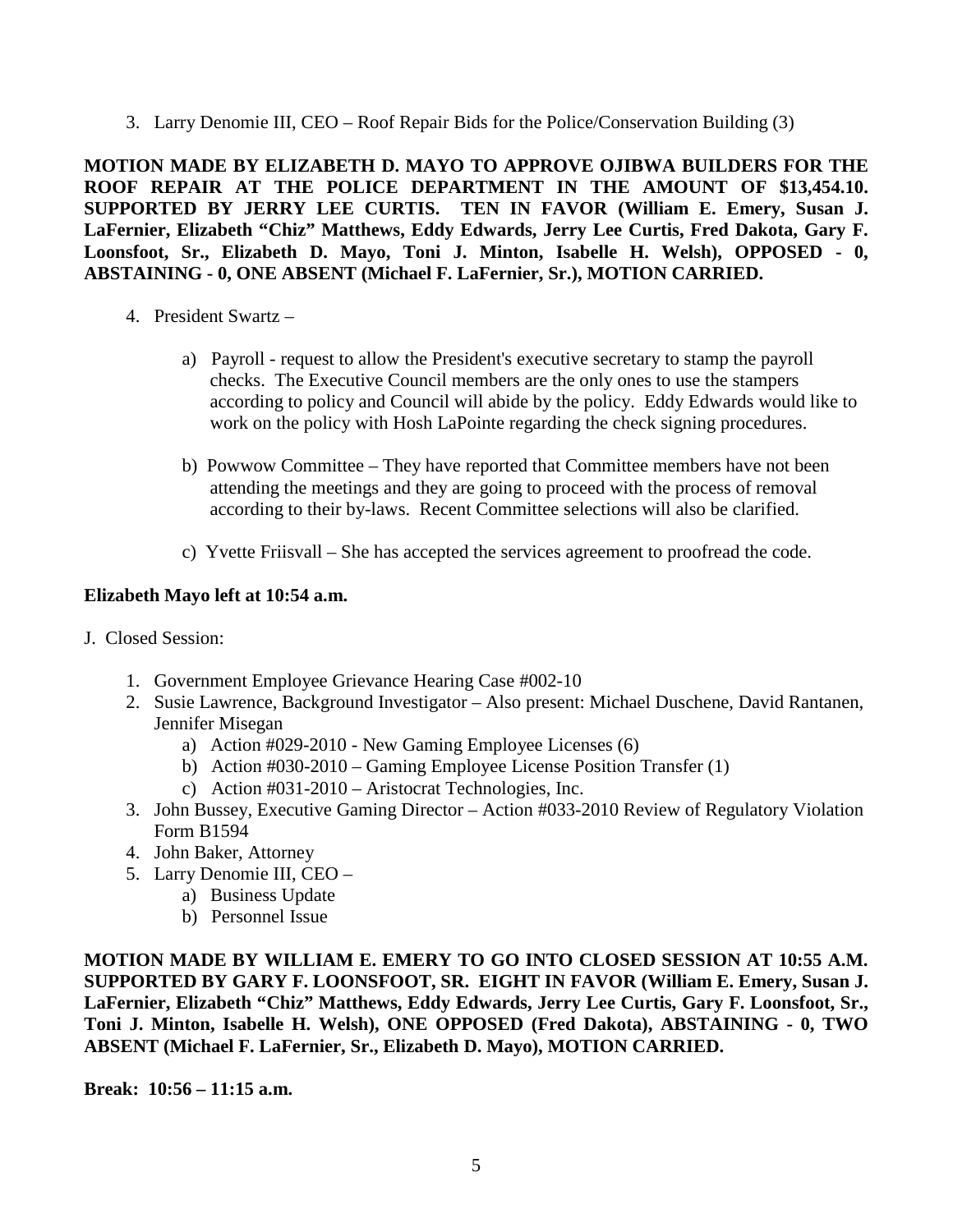**Mike LaFernier, Sr. returned at 11:18 a.m.**

**Lunch: 12:16 – 1:22 p.m.** 

**Eddy Edwards returned from lunch at 1:34 p.m.**

**Mike LaFernier, Sr. left at 1:37 p.m.** 

**Break: 3:18 – 3:34 p.m.** 

**Jerry Lee Curtis left at 4:09 p.m.** 

**MOTION MADE BY FRED DAKOTA TO GO INTO OPEN SESSION AT 4:29 P.M. SUPPORTED BY EDDY EDWARDS. EIGHT IN FAVOR (William E. Emery, Susan J. LaFernier, Elizabeth "Chiz" Matthews, Eddy Edwards, Fred Dakota, Gary F. Loonsfoot, Sr., Toni J. Minton, Isabelle H. Welsh), OPPOSED - 0, ABSTAINING - 0, THREE ABSENT (Jerry Lee Curtis, Michael F. LaFernier, Sr., Elizabeth D. Mayo), MOTION CARRIED.**

Government Employee Grievance Hearing Case #002-10 –

**MOTION MADE BY ISABELLE H. WELSH TO UPHOLD THE CEO'S DECISION AND TO HAVE THE EMPLOYEE IN CASE #002-10 BE SUPERVISED BY THE CEO'S OFFICE AND TO HAVE THE EMPLOYEE AND THE PREVIOUS SUPERVISOR ATTEND EAP SERVICES. SUPPORTED BY TONI J. MINTON. SEVEN IN FAVOR (William E. Emery, Susan J. LaFernier, Elizabeth "Chiz" Matthews, Fred Dakota, Gary F. Loonsfoot, Sr., Toni J. Minton, Isabelle H. Welsh), OPPOSED - 0, ABSTAINING - 0, FOUR ABSENT (Eddy Edwards, Jerry Lee Curtis, Michael F. LaFernier, Sr., Elizabeth D. Mayo), MOTION CARRIED.**

(Eddy Edwards out of the room)

Amendment to Special Counsel Contract – Honigman Miller Schwartz and Cohn LLP

**MOTION MADE BY GARY F. LOONSFOOT, SR. TO APPROVE THE AMENDMENT TO HONIGMAN'S SPECIAL COUNSEL CONTRACT. SUPPORTED BY TONI J. MINTON. SEVEN IN FAVOR (William E. Emery, Susan J. LaFernier, Elizabeth "Chiz" Matthews, Eddy Edwards, Gary F. Loonsfoot, Sr., Toni J. Minton, Isabelle H. Welsh), ONE OPPOSED (Fred Dakota), ABSTAINING - 0, THREE ABSENT (Jerry Lee Curtis, Michael F. LaFernier, Sr., Elizabeth D. Mayo), MOTION CARRIED.**

Gaming Commission: Action #029-2010 - New Gaming Employee Licenses (6) – KB-003 to KB009-10

**MOTION MADE BY GARY F. LOONSFOOT, SR. TO APPROVE ACTION #029-2010. SUPPORTED BY ELIZABETH "CHIZ" MATTHEWS. EIGHT IN FAVOR (William E. Emery, Susan J. LaFernier, Elizabeth "Chiz" Matthews, Eddy Edwards, Fred Dakota, Gary F. Loonsfoot, Sr., Toni J. Minton, Isabelle H. Welsh), OPPOSED - 0, ABSTAINING - 0, THREE ABSENT (Jerry Lee Curtis, Michael F. LaFernier, Sr., Elizabeth D. Mayo), MOTION CARRIED.**